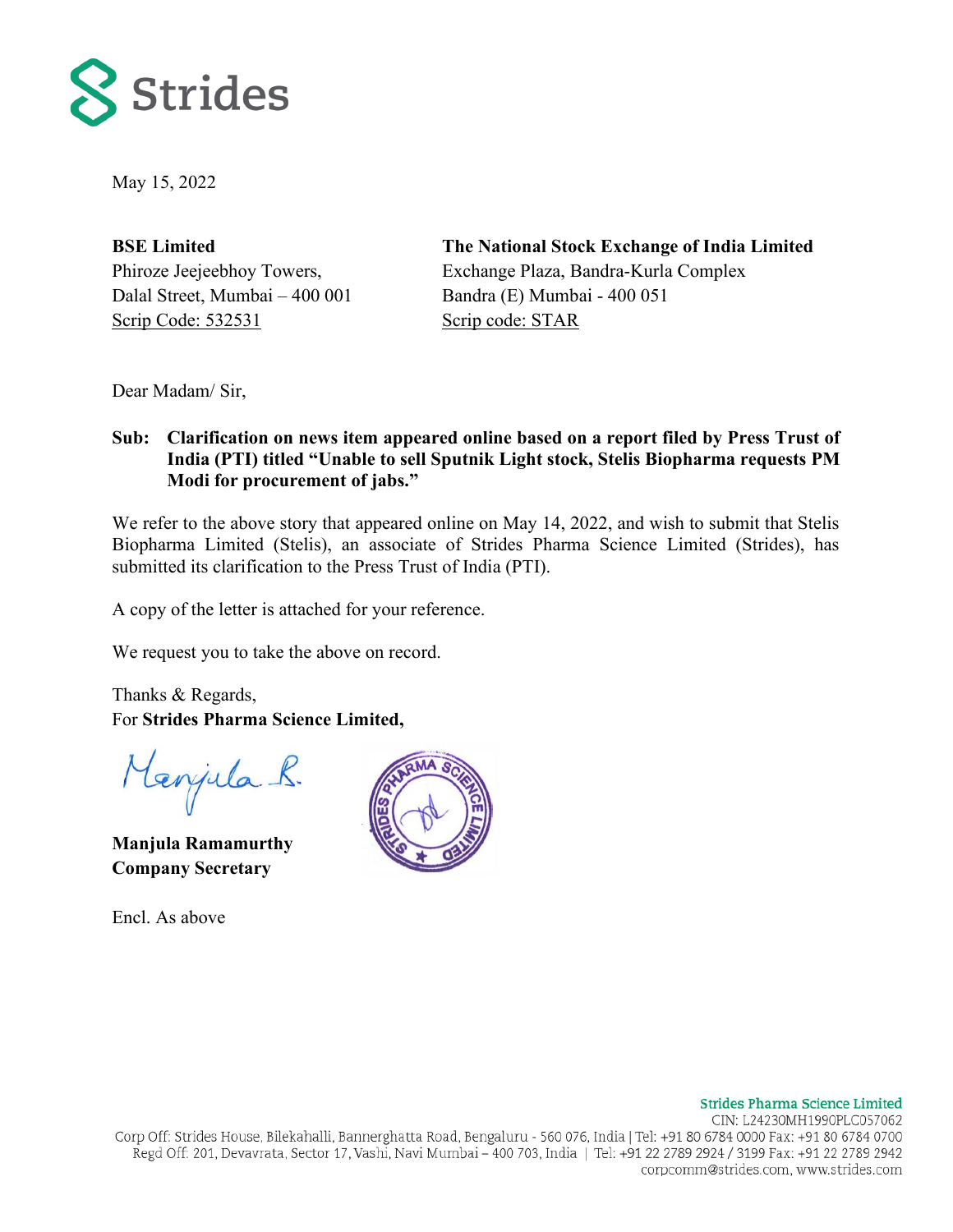

May 15, 2022

## **Kind Attn: Payal Banerjee The Press Trust of India Delhi Bureau**

Dear Madam,

We refer to the report /coverage put out by your organization on **"Unable to sell Sputnik Light stock, Stelis Biopharma requests PM Modi for procurement of jabs"** which was published by leading media houses online. We wish to submit the background of the letter we wrote, which formed the basis for the above coverage.

- 1. The Russian Direct Investment Fund (RDIF, Russia's sovereign wealth fund), and Stelis Biopharma Limited(Stelis or Company), on March 19, 2021, entered into a manufacturing and supply agreement to produce up to 200 million doses of the Russian Sputnik Covid-19 vaccine.
- 2. Stelis is an emerging Contract Development and Manufacturing Organization(CDMO) dedicated to the biologics and vaccine space.
- 3. Over the last five years, the company has made significant investments to become a leading global CDMO player in the biologics and vaccine space. We recently expanded by building a new greenfield multi-modal facility in Bangalore, India, for vaccines, biologics, new modalities and also to accommodate the Sputnik vaccine's opportunity.
- 4. The vaccine block of the above facility was constructed in a record period and was successfully inspected<sup>1</sup> to produce vaccines by the Central Drugs Standard Control Organization (CDSCO).
- 5. Additionally, Stelis successfully completed the technology transfer of the Sputnik Light vaccine from the Russian Gamaleya National Center of Epidemiology and Microbiology (Gamaleya), the IP holder of the vaccine.
- 6. In November 2021, Stelis received its first order of 50 million doses of the Sputnik light vaccine to be exported to Russia. We also received the Government of India's No Objection Certificate (NOC) to export. Against the 50 million doses to be exported, Stelis has produced approximately 23 million doses in different batches.
- 7. Considering the geopolitical challenges regarding exports to Russia, while the management is discussing with our partners to initiate exports to Russia, we have also reached out to the Prime Minister's Office (PMO) for their intervention and to evaluate opportunities to sell our inventory in India.
- 8. More than 90% of the inventory produced by Stelis has a remaining shelf life of one year, and Stelis is confident of finding resolutions to selling the vaccine.

We request you to disseminate the above facts through a corrigendum/follow-up story to keep the stakeholders abreast with the complete facts.

**For Stelis Biopharma Limited**

**Kannan PR**

**Executive Director** 

<sup>1</sup> [https://strides.com/pdf/pressrelease/2021/strides\\_se\\_intimation\\_20211221.pdf](https://strides.com/pdf/pressrelease/2021/strides_se_intimation_20211221.pdf)